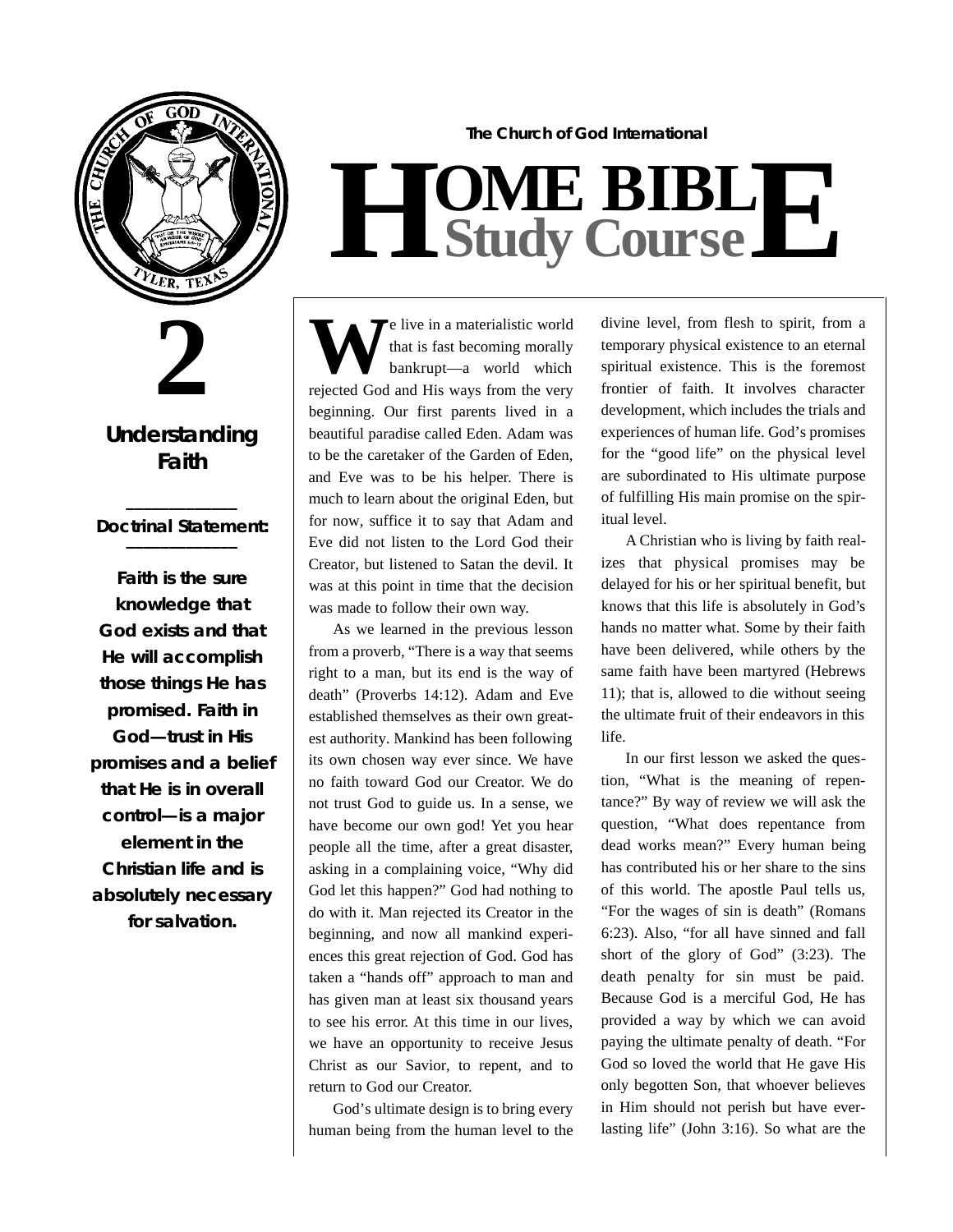"dead works" we must repent of? Sin. All of our ways, actions, and works which lead to death are simply defined as sin. We must stop serving the lusts and desires of our own flesh and begin to serve others. When we demonstrate to God this willingness to change, He then applies the sacrifice of Christ to us, purging our conscience "from dead works to serve the living God" (Hebrews 9:14).

God our Father is a great, most wonderful and compassionate, loving Being. We of ourselves cannot repent, or on our own come up with the deep feeling of abhorrence for our sins and our own utter wretchedness. We must have help to understand before we can see ourselves as we really are. God is our Helper. This understanding must come from Him, for the goodness of God leads you to repentance" (Romans 2:4).

God is the one who grants repentance (2 Timothy 2:25). It is God Himself who helps us to see our own wretchedness and shortcomings. He opens our minds and starts us on the pathway toward repentance and ultimately reconciliation with Him.

When we started school we first learned our A-B-Cs. In a similar manner we must commence our Christian life by learning the "first principles of the oracles of God," the "elementary principles of Christ" (Hebrews 5:12; 6:1). We must first be totally grounded in the basics. When first converted, the new Christian is likened to one that uses milk, being unskillful in the Word of Righteousness because he is a babe in Christ (Hebrews 5:13).

But what are the elementary principles of Christ? What is the "milk" of the Word? What specific doctrines of the Bible should we first begin to learn? Where are they

found in the Bible?

We are given a list in Hebrews 6:1,2: (1) repentance from dead works; (2) faith towards God; (3) the doctrine of baptisms; (4) the laying on of hands; (5) the resurrection of the dead; and (6) eternal judgement. We will bring an indepth study of each one of these principles of Christ in future lessons.

We believe very strongly in putting on "the whole armor of God" (Ephesians 6:11–17). We believe that every Christian should be clothed with it, "above all, taking the shield of faith with which you will be able to quench all the fiery darts of the wicked one" (verse 16).

#### **Final Instructions**

Don't forget to have your Bible close at hand. This is a study of your Bible, not a study of the words we send you. You must not build your faith on what we say, but on what the Bible says!

You must look up and read in the Bible every scriptural reference in these lessons for yourself. You must study each verse in your own Bible to determine if what we say is so!

A dictionary will be helpful to you also. Take the time to write down each verse in your notebook, along with your own thoughts. It takes more time, but you really will remember more and learn the lesson.

Remember, these lessons are designed to help you learn God's will. God's will is revealed in the Bible. You must know His holiness and His character. You must know and understand the great purpose He is working out here on earth, and the promises He makes in His Word.

Knowing these things is important in many ways, but it is important in one very particular way—and that way is *prayer!*

If we are not familiar with God's will, we will go to Him in prayer timidly. Some are afraid to ask God for His blessings and they hang back in doubt. Because they are not sure of God's will, they ask half-heartedly. Notice what the author of the book of Hebrews tells us:

"Let us therefore come *boldly* to the throne of grace, that we may obtain mercy and find grace to help in time of need" (Hebrews 4:16; read also James 5:16).

From these verses we learn that we are to approach God's glorious throne with *boldness*, and with a sense of *fer vency* and *urgency!*

The apostle John reminds us that "if we ask anything according to [God's] will, He hears us" (1 John 5:14). This is our confidence in Him, John says.

So pray *boldly* to God. You are diligently searching Him out in these lessons. Ask Him for help in understanding His Word, the Bible. Pray for the welfare of others who need healing. Pray for God's work. Pray for God's ministers. Your fervent prayers can accomplish miracles!

#### **Understanding Faith**

Faith is one of the primary, foundational principles of Christ (Hebrews 6:1), and we must have it for salvation. But we must also understand that while "dead works" cannot save us, neither can good works save us. Only God can save us through Jesus Christ. However, when we turn from dead works to the living God, and begin obeying Him, we are then able to perform "good works." If we did not believe that God could save us through Christ Jesus, there would be no purpose in obeying Him. But by faith, we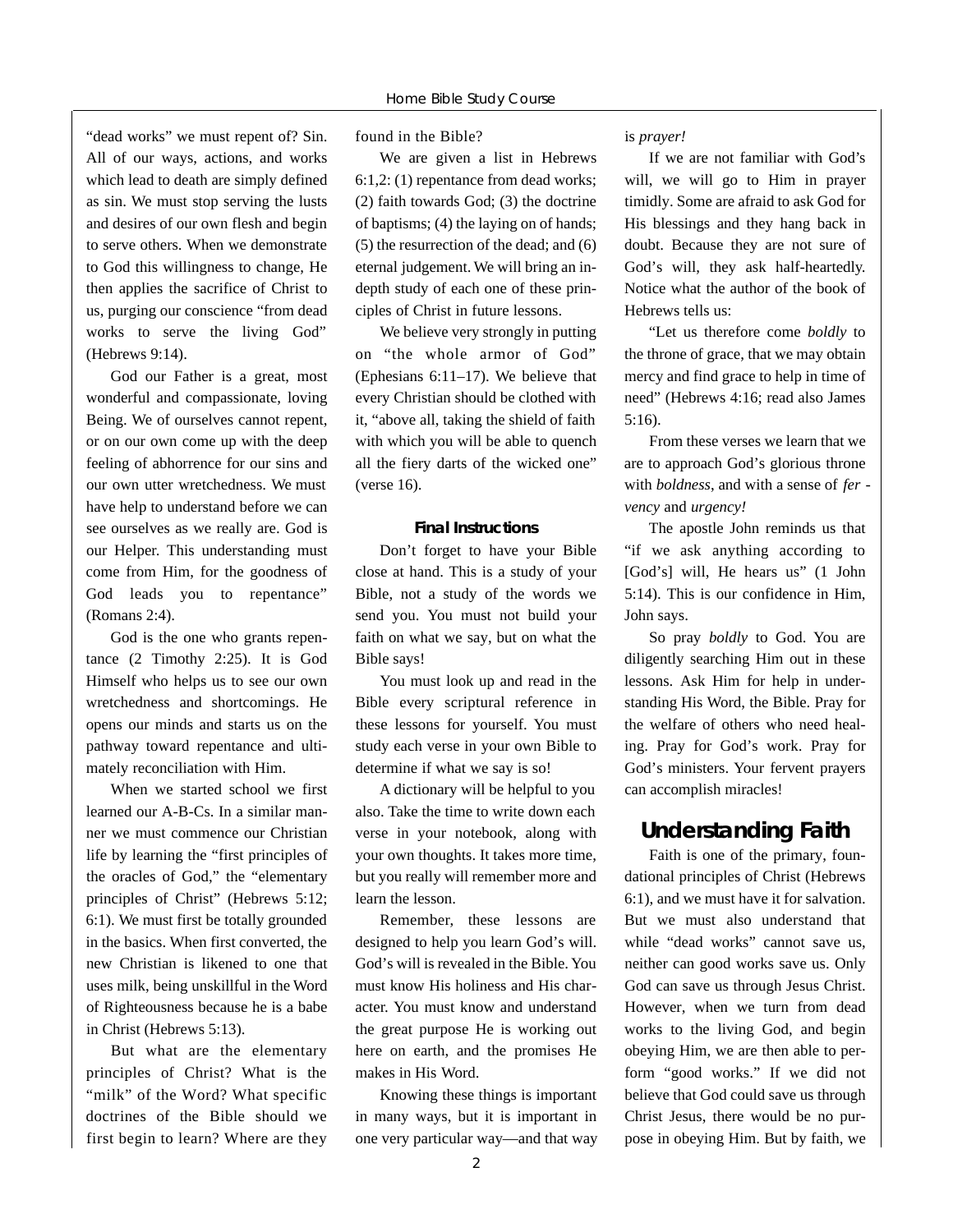know He can save us. However, we must please God and be pleasing to Him. The author of Hebrews tells us it is impossible to please God without faith (Hebrews 11:6)! This verse echoes the words of Habakkuk 2:4: "But the just shall live by his faith." So then, we as Christians walk and live our lives by faith (Romans 1:17)!

Merely believing that God exists is only the beginning, for even the demons believe that much (James 2:19,20). God will not be satisfied with a mere acknowledgment of His existence. He wants a personal, lifetransforming relationship with you. If you will diligently seek Him, you will be rewarded with eternal life in His kingdom.

Therefore, followers of Christ, look forward to promises and rewards which are not yet seen (2 Corinthians 5:7; Colossians 3:1–4). The faith we must attain to is the assurance that God's Word is true, that His promises are certain. God cannot and will not change or lie (Hebrews 6:18). The result of God's promise and oath is our "strong consolation." The unchanging character of God assures believers of the fulfillment of everything which He has promised.

#### **Review**

- *1. Faith is a foundational principle.*
- *2. God loves the world.*
- *3. God gave His Son.*
- *4. Those who believe upon Him will not perish.*
- *5. We cannot please God without*   $faith.$
- *6. We must live our lives by faith.*
- *7. Christians look for promises and rewards that are not seen.*
- 8. Merely believing in God's exis*tence is not enough. We must obey*

*Jesus.*

*9. God cannot lie. His nature is unchangeable. His promises are s u re .*

#### **Scriptures to Read, Remember, and Recite:**

*Hebrews 6:1; John 3:16,17; Hebrews 11:6; Habakkuk 2:4; Romans 1:17; James 2:19,20; 2 Corinthians 5:7; Colossians 3:1–4; Hebrews 6:18*

#### **Abraham's Example**

God called Abraham out of his country, the land he was living in with all his relatives (Genesis 12:1). Abraham did not whine or argue with God; he simply obeyed. In faith Abraham did as God commanded him (Hebrews 11:8; Genesis 12:4,5).

Abraham was not called the father of the faithful for no good reason. His example tells us what constitutes real faith. God promised Abraham that he would become a "father of many nations" (Romans 4:17). Yet he was childless at ninety-nine and his wife Sarah was well past the child-bearing age. But Abraham did not look at the fact of Sarah's baroness or to his own apparent impotence. He looked only to God's promise to make him a father. Abraham's faith was in the God "who gives life to the dead" and in the God who actually creates new existences. Abraham, "contrary to hope, in hope believed" (verse 18).

Believing that God could bring the dead back to life, Abraham trusted in the omnipotence (unlimited power) of God. When God told him, "Look now toward heaven, and count the stars...So shall your descendants be," Abraham responded with faith. "And he believed in the LORD, and He accounted it to him for righteousness" (Genesis 15:

5,6; cf. Galatians 3:6).

Notice that God promised Abraham the land of Canaan, or Palestine, as an inheritance (Genesis 12:7). This inheritance was conditional, based on Abraham being obedient: "[W]alk before Me and be blameless. And I will make My covenant between Me and you..." (Genesis 17:1,2). This promise to Abraham said that "in you *all* the families of the earth shall be blessed" (Genesis 12:3).

Before God made the promised inheritance unconditional He tried Abraham again. God promised Abraham and his wife Sarah a son, and through this son his family would expand greatly (Genesis 17:15–17,19). Despite their great age, they waited in faith for their promised son (Romans 4:18–21; Hebrews 11:11,12).

Imagine it. Abraham was seventy-five years old when God called him into the land of promise. Sarah was well beyond the age of childbearing. This alone was a miracle. He continued to wait patiently and faithfully for the next twenty-five years, until their promised son Isaac was born (Genesis 21:5).

In Genesis 22:1,2 we find God testing the faith of Abraham in a very dramatic, heart-wrenching way. God told Abraham to sacrifice his son Isaac.

In verse 3 we see that Abraham immediately had a heart of obedience. He did not question God's command or even ask why. He just obeyed.

Abraham knew that God had promised he would be a father of many nations. He had complete trust and faith that God would carry out His promise to him (James 2:23; Romans 4:21; Hebrews 11:17–19).

For three days, as Abraham journeyed toward Mount Moriah, Isaac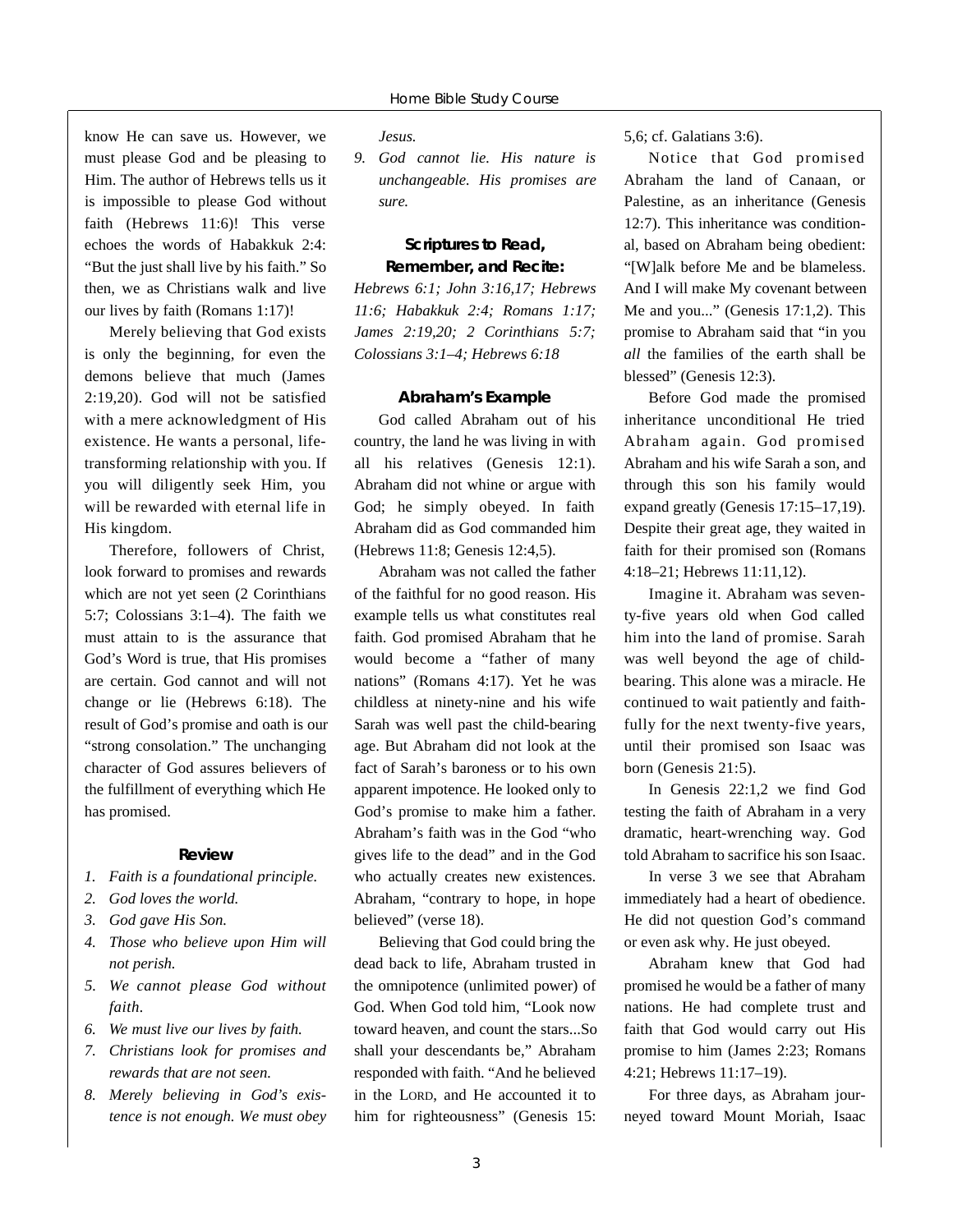was as good as dead in the heart and mind of Abraham. The "knife" was in his outstretched hand, about to slay his son (Genesis 22:10). At this moment Abraham figuratively "offered up his only begotten son" (Hebrews 11:17–19).

It was now evident to God that Abraham would surely sacrifice his son Isaac. At the last moment God intervened (Genesis 22:11–13).

God knew for sure now, by Abraham's total commitment without question, that he would always obey. God proved Abraham to be faithful (Nehemiah 9:7,8). So Abraham is referred to as the father of the faithful (Romans 4:16). Abraham obeyed God fully in every way (Genesis 26:5).

So Abraham did not stagger at the promise of God through unbelief, but was strong in faith, giving glory to God. "[A]nd being fully convinced that what He had promised He was also able to perform" (Romans 4:21). So there we have it. A biblical example of obedient faith.

The eleventh chapter of Hebrews is often referred to as the "faith chapter" of the Bible, and in this chapter is contained God's definition of faith.

Many people make the mistake of confusing faith with emotions. They try to "work up" faith; that is, some kind of emotional feeling. But these feelings are not the evidence of having faith.

"Now faith is being sure of what we hope for and certain of what we do not see" (Hebrews 11:1, NIV). God's promise was all the evidence Abraham needed! Without the kind of living faith Abraham demonstrated, we can never be born into God's kingdom. We are also told in Hebrews 11:6, "But without faith it is impossible to please

Him, for he who comes to God must believe that He is, and that He is a rewarder of those who diligently seek Him."

Therefore, Spirit-begotten Christians "walk"—live their lives—by faith. "Now the just shall live by faith" (Hebrews 10:38). These words were first uttered by the prophet Habakkuk and quoted three times by the apostle Paul. Living faith is at the heart of true Christianity. It is absolutely essential for salvation; without it we cannot please God (Hebrews 11:6). Christ described faith as a weightier matter of the law (Matthew 23:23). Paul listed it among the three greatest Christian virtues: faith, hope, and love (1 Corinthians 13:13).

Faith is an evidence—"the evidence of things not seen." Faith precedes the actual receiving of what we hope for. You do not see it or feel it; yet faith is your "evidence" that you shall have it.

#### **Review**

- *1. Abraham did not whine or cry about leaving his home and relatives. He simply obeyed immediately.*
- *2. He dwelt in the land of promise as a stranger.*
- *3. In faith Abraham did as God commanded.*
- *4. At this time Abraham was seventyfive years old.*
- 5. God promised that Abraham *would be the father of many nations.*
- *6. Even though he was childless at ninety-nine, Abraham still trusted God.*
- *7. Sarah was beyond the childbearing age.*
- *8. The just shall live by faith.*
- *9. Hebrews 11 is known as the "faith*

*chapter," because the biblical definition of faith is there.*

- *10. God told Abraham to sacrifice Isaac.*
- *11. Abraham believed God could resurrect the dead.*
- *12. Because Abraham was willing to sacrifice his son without question, God made His promises to Abraham unconditional.*
- *1 3 . God proved Abraham to be*  $faithful.$
- *14. Because Abraham was faithful, he became known as the father of the faithful.*

#### **Scriptures to Read, Remember, and Recite**

*Genesis 12:1; Hebrews 11:8; Genesis 12:4,5; Romans 4:17,18; Genesis 15:5,6; Galatians 3:6; Genesis 12:7; 17:1,2; 22:17; Romans 4:13; Genesis 17:15–17,19; Romans 4:18–21; H e b rews 11 : 11,12; Genesis 21:5; 22:1–3; James 2:23; Romans 4:21; H e b rews 11:17–19; Genesis 22:12; 22:10; Hebrews 11:19; Genesis 22:11–22; Nehemiah 9:7,8; Romans 4:16; Genesis 26:5; Hebrews 10:38; 1 Peter 1:5–9; Matthew 23:23; 1 Corinthians 13:13*

#### **Obeying by Faith**

Unbeknownst to many people who profess being Christian, their belief is a "dead faith." It is not enough to "believe" in Jesus Christ and the fact of His sacrifice for the sins of mankind. Remember what we learned in Lesson 1: "For we are His workmanship, created in Christ Jesus for good works, which God prepared beforehand that we should walk in them" (Ephesians 2:10). So there are good works to be done, and these cannot be done with a dead faith.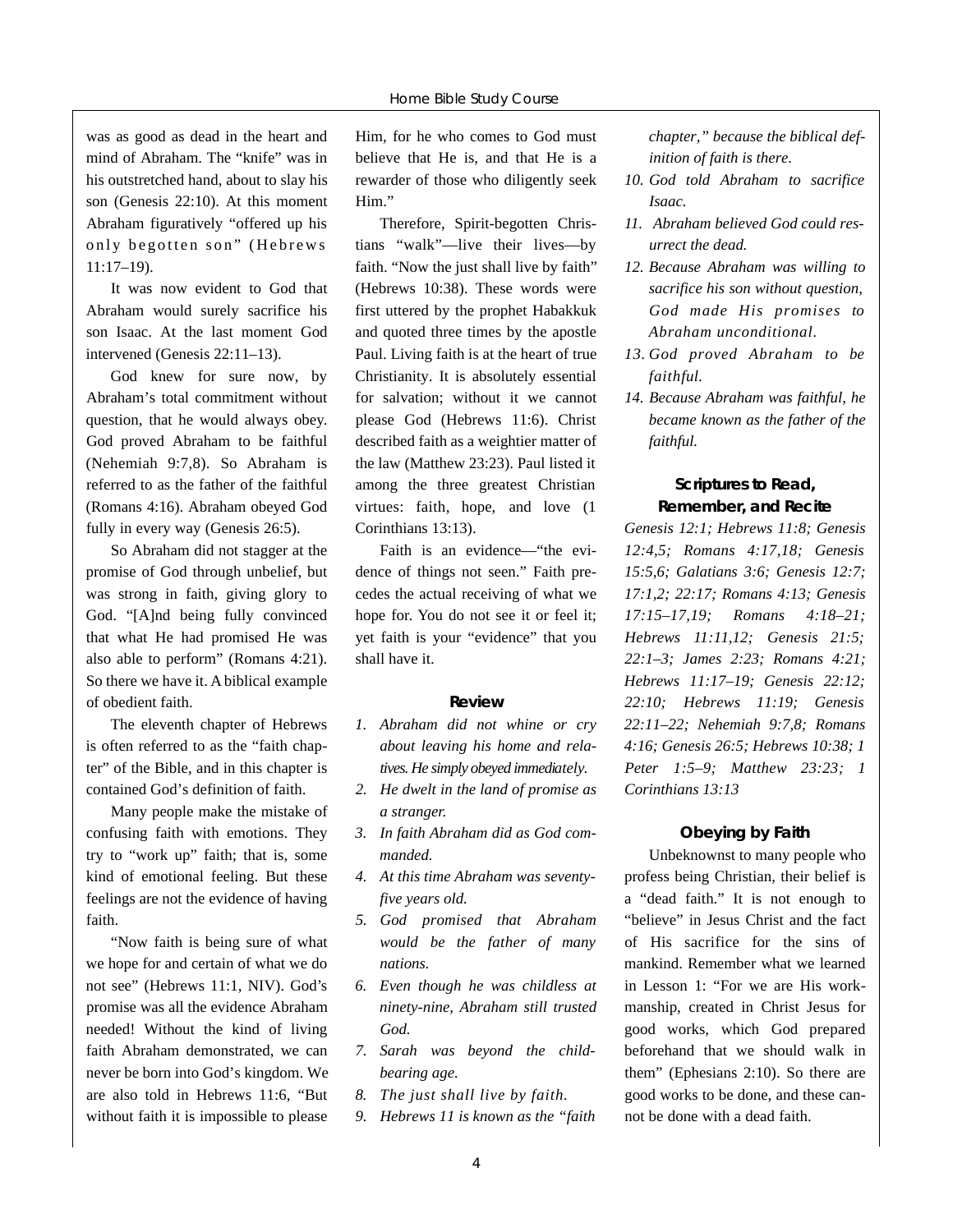The true Christian will obey God and do good works, for "faith without works is dead" (James 2:20). Our good works do not save us, but they do demonstrate faith. James wrote, "I will show you my faith by my works" (verse 18). If we do not obey God, we possess nothing but a "dead faith," which is no better than that of the demons who themselves believe God exists but refuse to obey Him (verse 19).

Please notice what the apostle Paul wrote to the Romans: "Do we then make void the law through faith? Certainly not! On the contrary, we establish the law" (Romans 3:31). By these words of Paul we see that faith establishes law.

James goes on to remind us of the faith of Abraham—how he offered up Isaac his son upon the altar. By his works, because he was willing to do this, Abraham was shown to be justified (James 2:21–24; Genesis 22:16–18).

Also, Rahab the harlot was shown to be justified by works, because she believed the miracles that the Lord God had performed in bringing out the Israelites from Egypt. So she hid the messengers and had them sent out another way (James 2:25; Joshua 2:4,6,15).

Faith establishes the law, and by obeying the law, faith is made perfect.

Take note of the fact that we are legally justified—forgiven of our past sins, reconciled to God—through our faith in the sacrifice of Christ (Romans 3:21–26,28).

Notice also that only those that obey God's spiritual law are justified (Romans 2:13).

Jesus will save us *from* our sins, not *in* our sins. There are prior demands, in this order: we must believe, repent, and have a willing heart to obey. We are justified, or forgiven of our past sins, by our faith in the shed blood of Jesus Christ, not by being law keepers (Romans 3:20). But this justification is conditional. We must repent of transgressing God's law, and then begin obeying by the power of the Holy Spirit we receive after baptism by the laying on of hands.

We who are now justified live our lives of obedience by faith (Hebrews 10:38; Romans 1:17)!

Now we can begin to understand that it is by the faith of Christ Himself that we are enabled to live a righteous and obedient life in harmony with God's spiritual law (Philippians 3:9; Romans 3:22).

We do not need to live our lives by our own puny faith; we can have the very faith of Jesus Christ. See how clearly Paul tells us that Christ lived in him: Galatians 2:20; Philippians 2:5; Romans 8:9,10. The apostle Paul did not live his life anymore by his own faith. Christ dwelt in Paul through the power of the Holy Spirit. So Paul received the faith of Jesus Christ, and so can we.

We find in Romans 13:10 that love is the fulfilling of the law. Continuing this theme, we find again in Romans 5:5 that the love of God is shed abroad in our hearts by the Holy Spirit. Now that we have the love of God we need to fulfill and obey the law.

We of ourselves do not have the kind of love that fulfills God's law and makes us righteous. Love is of God, for God is love (1 John 4:16). The law is spiritual (Romans 7:14). By nature we are carnal (Romans 8:7). It is easy to see that it takes a spiritual love to fulfill a spiritual law. Therefore, the Holy Spirit we receive after repentance and baptism makes it possible to live an obedient life to God. We no longer establish our own righteousness, but the righteousness of God.

#### **Review**

- *1. Just "believing" is not enough. We must obey.*
- *2. Faith without obedience, or works, is a dead faith.*
- *3. Demons "believe," but do not obey.*
- *4. Faith establishes law; it does not cancel it.*
- *5. Abraham was shown to be justified by his works-producing faith.*
- *6. Rahab the harlot was shown to be justified by her works-producing faith.*
- *7. By obedience to the law, faith is made perfect.*
- *8. We are not justified by the deeds of the law.*
- *9. Once we believe, repent, are baptized, and receive the Holy Spirit by the laying on of hands, we then can live an obedient life in harmony with God's spiritual law.*
- *10. We do not live our lives by our puny faith, but by the faith of Christ.*
- *11. Love is the fulfilling of the law.*
- *12. The love of God is shed abroad in our hearts by the Holy Spirit we received.*
- *13. Love is of God, for God is love.*
- *14. We no longer establish our own righteousness, but the righteous ness of Christ.*

#### **Scriptures to Read, Remember, and Recite**

*Ephesians 2:10; James 18:20; Romans 3:31; Genesis 22:16–18; James 2:21–24; Joshua 2:4,6,15; James*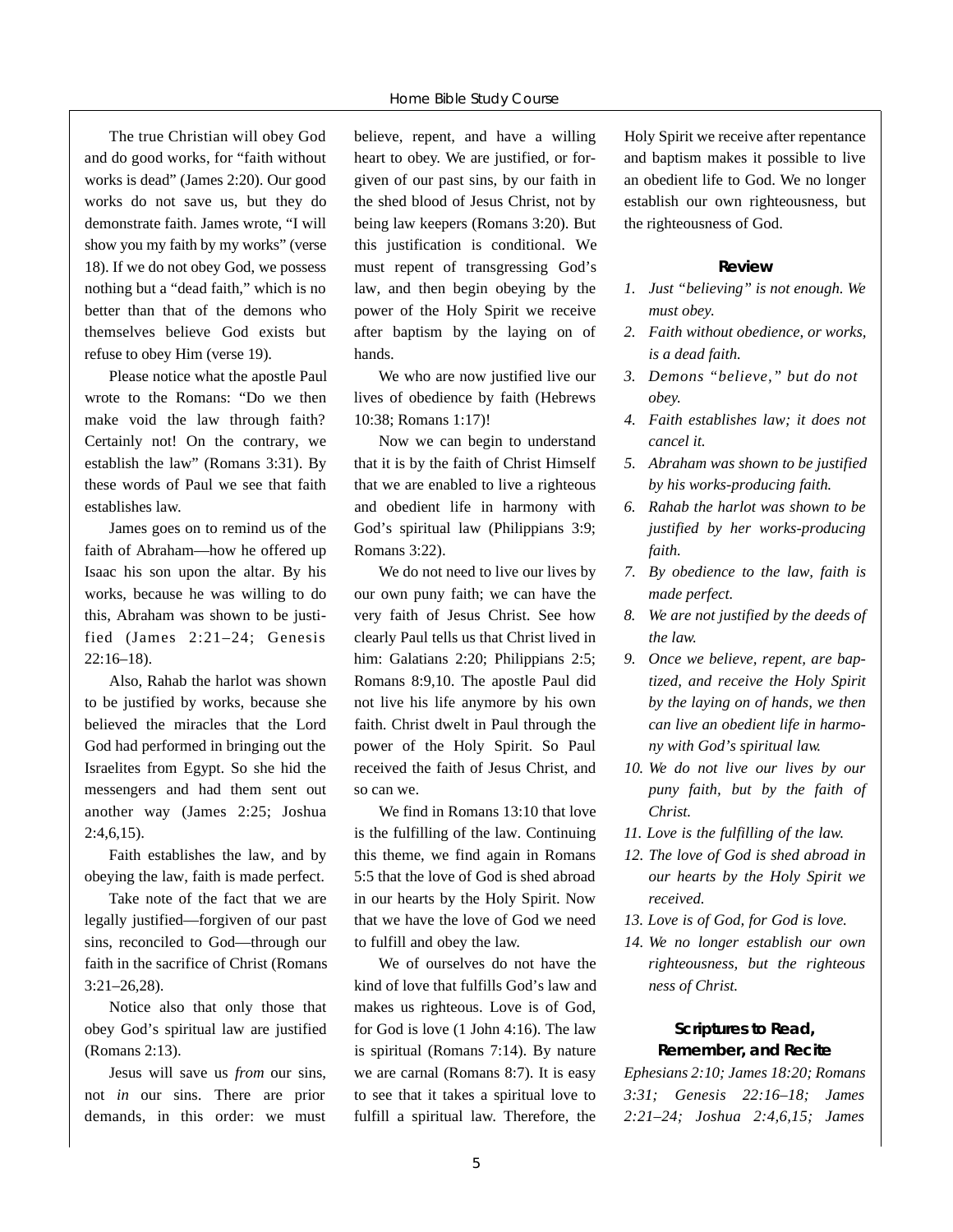*2:25; Romans 3:24–26,28; 2:13; 3:20; 1:17; Philippians 3:9; Romans 3:22; Galatians 2:20; Philippians 2:5; Romans 8:9,10; 13:10; 5:5; 1 John 4:16; Romans 7:14; 8:7*

#### **The Living Faith of Jesus**

Jesus Christ had more faith than any man that has ever lived. The godly life He lived and the miracles He performed were not done by supernatural powers. Everything He did was done by faith in His Father, setting for us a marvelous example.

Jesus clearly told those of His time that He came bringing a message from God His Father to mankind (John 8:38,42).

Jesus, as the messenger of the New Covenant, spoke for God. In Matthew 19:16–21, we are told about a conversation Jesus had with a young man. The young man asked Jesus "what good thing" he should do to gain eternal life. Jesus told him to keep the commandments, and went on to enumerate a number of them. The young man said he had done this from his youth. Jesus discerned this young man's problem as being his wealth. So He told him to give away his wealth and follow Him. The young man went away in sorrow.

This showed the weakness of the young man. He had made a god of his wealth and it became his "idol" before God (see Colossians 3:5). By letting his riches stand in his way of God, the young man was in violation of the first and greatest commandment, which we find in Matthew 22:36–38.

There is no question that Jesus taught that we should keep His Father's law, and that the law included the Ten Commandments. Jesus kept His Father's commandments, and kept them perfectly. Jesus told His disciples that, of Himself, He could do nothing (John 5:30).

God the Father who lived in Jesus through His Holy Spirit did the works Christ performed, and made it possible for Him to live an obedient life. Jesus Christ had total faith in God the Father (John 14:10).

#### **Review**

- *1. Jesus was sent by His Father with a message.*
- *2. When a young man asked Jesus what good thing he should do to gain eternal life, Jesus said, "Keep the Commandments."*
- *3. We must put God first in our life.*
- *4. Covetousness, or anything that is first in our life before God, is an idol.*
- *5. We are to love God with all our heart, mind, and soul.*
- *6. We should love our neighbor as ourselves.*
- *7. Jesus said He could do nothing of Himself.*

#### **Scriptures to Read, Remember, and Recite**

*John 8:38,42; Matthew 19:16–21; Colossians 3:5; Matthew 22:36–38; John 5:30; 14:10*

#### **Attaining the Faith of Christ**

Wouldn't it be wonderful to have the faith of Jesus? Well, we can have His faith!

The very faith of Jesus Christ, by which we receive eternal salvation, is a gift of God (Ephesians 2:8,9).

By reading Galatians 5:22 we will learn what the fruit of the Spirit is. Take note of the fact that faith is one of the virtues of the Spirit! When we receive the Holy Spirit we receive all of these virtues, and faith is among them.

We were not born with the kind of faith Jesus had, but God wants us to have this living faith, to repent and turn to Him. It is this faith of Christ that enables us to obey God's spiritual law. The Holy Spirit furnishes us with this gift of faith.

What must we do to gain this living faith of Jesus Christ? The answer is found in Peter's words: "Repent, and let every one of you be baptized in the name of Jesus Christ for the remission of sins; and you shall receive the gift of the Holy Spirit" (Acts 2:38).

No one can come to Jesus Christ unless the Father draws him (John 6:44). We first experience this drawing to Jesus by the Father, making it possible to commence with repentance in our life.

Once we start on the road of repentance, accepting Christ as our personal Savior; once we are baptized and receive God's Holy Spirit, we can then repeat the words of the apostle Paul: "I can do all things through Christ who strengthens me" (Philippians 4:13).

#### **R e v i e w**

- *1. Faith is a gift of God.*
- *2. Faith is a fruit of God's Holy*  $Spirit.$
- *3. The faith of Christ enables us to keep God's spiritual law.*
- *4. To gain this faith, we must repent and be baptized, and thereby receive God's Holy Spirit.*
- *5. No one can come to Christ unless the Father draws him.*
- *6. You can do all things through Christ who strengthens you!*

#### **Scriptures to Read, Remember, and Recite**

*Ephesians 2:8,9; Galatians 5:22; Acts 2:38; John 6:44; Philippians 4:13* ❏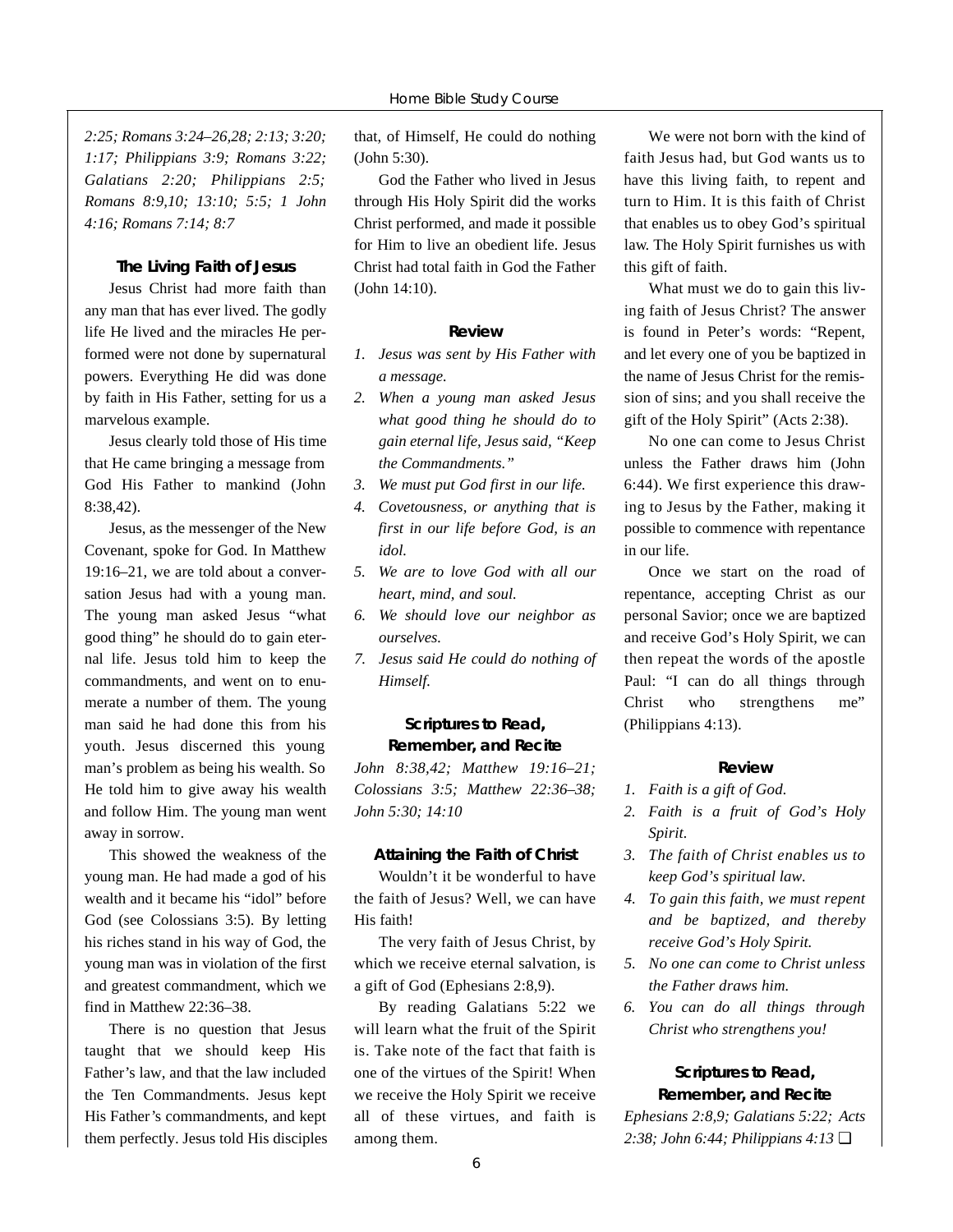# **Understanding 2 Faith**

# **Test Yourself**

**Write your answers to the questions on a separate sheet of paper. Check** *your* **answers with the answers found above the return coupon. Detach the return coupon at the bottom of the page and mail back to us. We will send the next lesson in the series to you.**

**The Church of God International**

### $H$  **Study Study Cour BIB s e L E**

## *True or False Questions*

- 1. Faith is a foundational principle and doctrine.
- 2. We can please God without faith.
- 3. The just can live without faith.
- 4. The demons' belief in God prove their love for Him.
- 5. We should not look forward to rewards from God.
- 6. We can be sure to receive all of God's promises because He cannot lie.
- 7. Abraham was called the father of  $love$
- 8. Abraham had many children by the time he was seventy-five

years old.

- 9. Not all the families of the earth will be blessed through Abraham.
- 10. Abraham would never have sacrificed his own son.
- 11. Abraham was never sure God would fulfill His promise.
- 12. The definition of faith that God gives us is in Hebrews 40.
- 13. We can tell by our feelings that we have great faith.
- 14. Faith is being sure of what we hope for and certain of what we do not see.

*Continued on next page*

*Cut along dotted line Cut along dotted line*

**The Church of God International**

| <b>TOME BIBLIT</b><br><b>L</b> $\blacksquare$ Study Course $\blacksquare$ |  |
|---------------------------------------------------------------------------|--|
|---------------------------------------------------------------------------|--|

| $\blacksquare$ | Yes!                              |
|----------------|-----------------------------------|
|                | <b>Send me</b><br><b>Lesson 3</b> |

*Send to:* **The Church of God International P.O. Box 2525 Tyler, TX 75710**

*Thanks for letting us serve you!*

|                            | City: | State:             |  |
|----------------------------|-------|--------------------|--|
| $\overline{\mathrm{Zip:}}$ |       | Phone: 2008 Phone: |  |